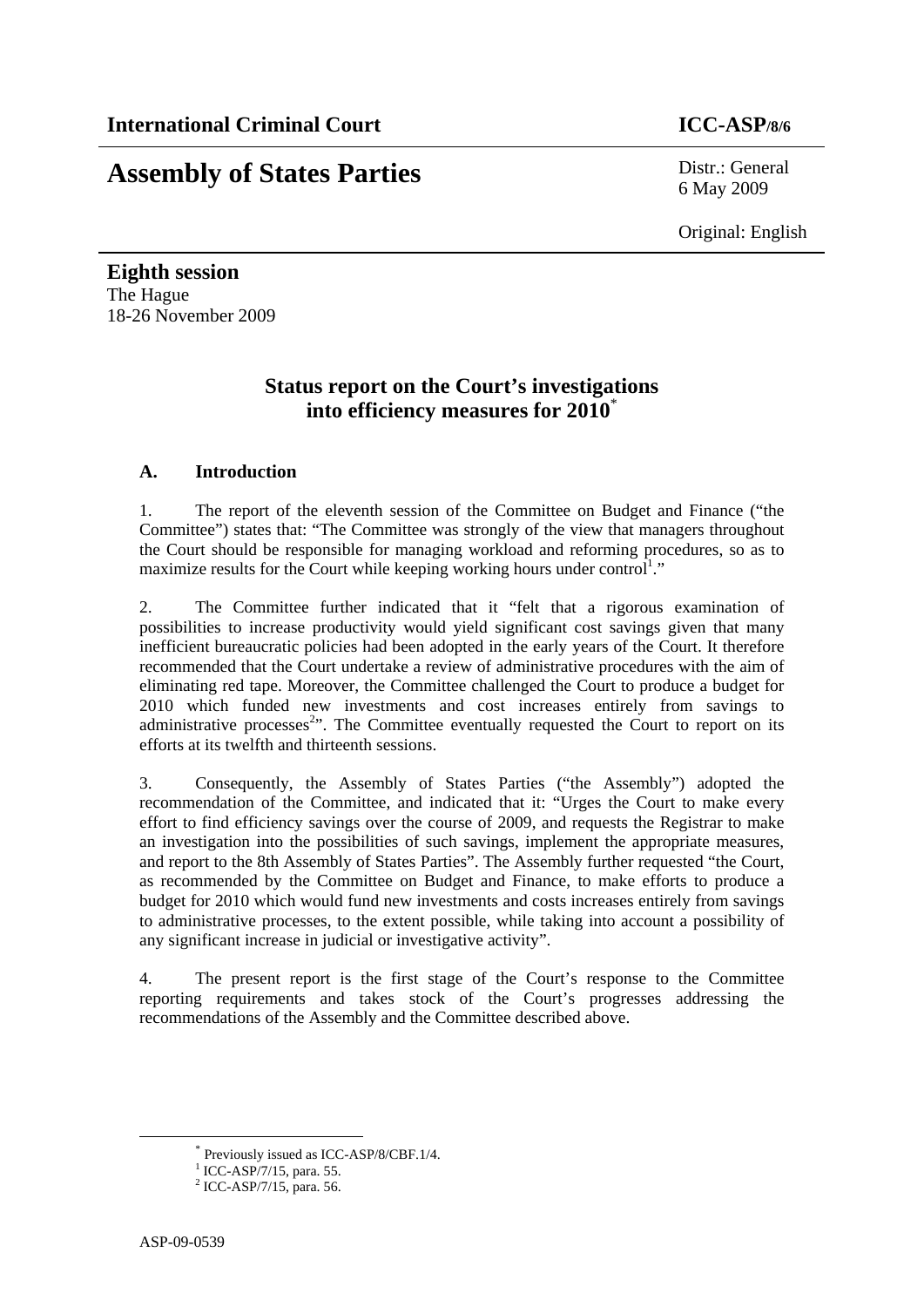ICC-ASP/8/6 Page 2

### **1. Strategic Plan of the Court**

5. The Court presented its Strategic Plan at the fifth session of the Assembly of States Parties<sup>3</sup> in November 2006. One of the Court's declared strategic goals is to "Excel in achieving the desired results with minimal resources and through streamlined structures and processes, while maintaining flexibility, guaranteeing accountability and drawing upon sufficient qualified and motivated staff within a caring environment". With this statement, representing one of the three strategic goals of the Court, senior management made clear its intention to continuously scrutinize its internal organisation in order to achieve state-of-the-art administrative and core processes, putting strong emphasis on efficiency in terms of nonbureaucracy, flexibility and accountability.

6. In 2009, the Court revised the strategic goals and objectives, in the process reducing the number of objectives from 30 to 18. However, becoming a non-bureaucratic administration remained a key objective. As indicated in objective 9 (formerly objective 11) of the Court's Strategic Plan, the non-bureaucratic determination of the Court is understood as focusing on results rather than processes, relying on rules where necessary to guarantee rights or minimize risks. Accordingly, the Court identified several priority objectives that became some of the 2009 budget objectives, namely "Human resources", "Risk management" and "Non-bureaucratic administration". Similarly, the Court's activities described in the proposed 2010 budget are planned according to its strategic objectives, and will, at least partially, derive from the strategic goal of improving efficiencies.

7. The Court's Strategic Plan clearly highlights the need for senior management to continuously investigate into potential efficiency improvements. This strategic focus is at the root of all budgetary and operational planning and will ensure durability of the "efficiency measures" exercise in the long run.

# **2. Link with other Court-wide activities**

8. Implementing efficiency measures is not a stand-alone project. This exercise has clear connections with other strategic activities of the Court; these are the risk assessment project and the creation of the Court's next year proposed budget. These projects have been started earlier and are running in parallel with the investigation for efficiency improvements. The connection between these projects can be depicted as follows:

 <sup>3</sup>  $3$  ICC-ASP/5/6 and ICC-ASP/7/25, annex.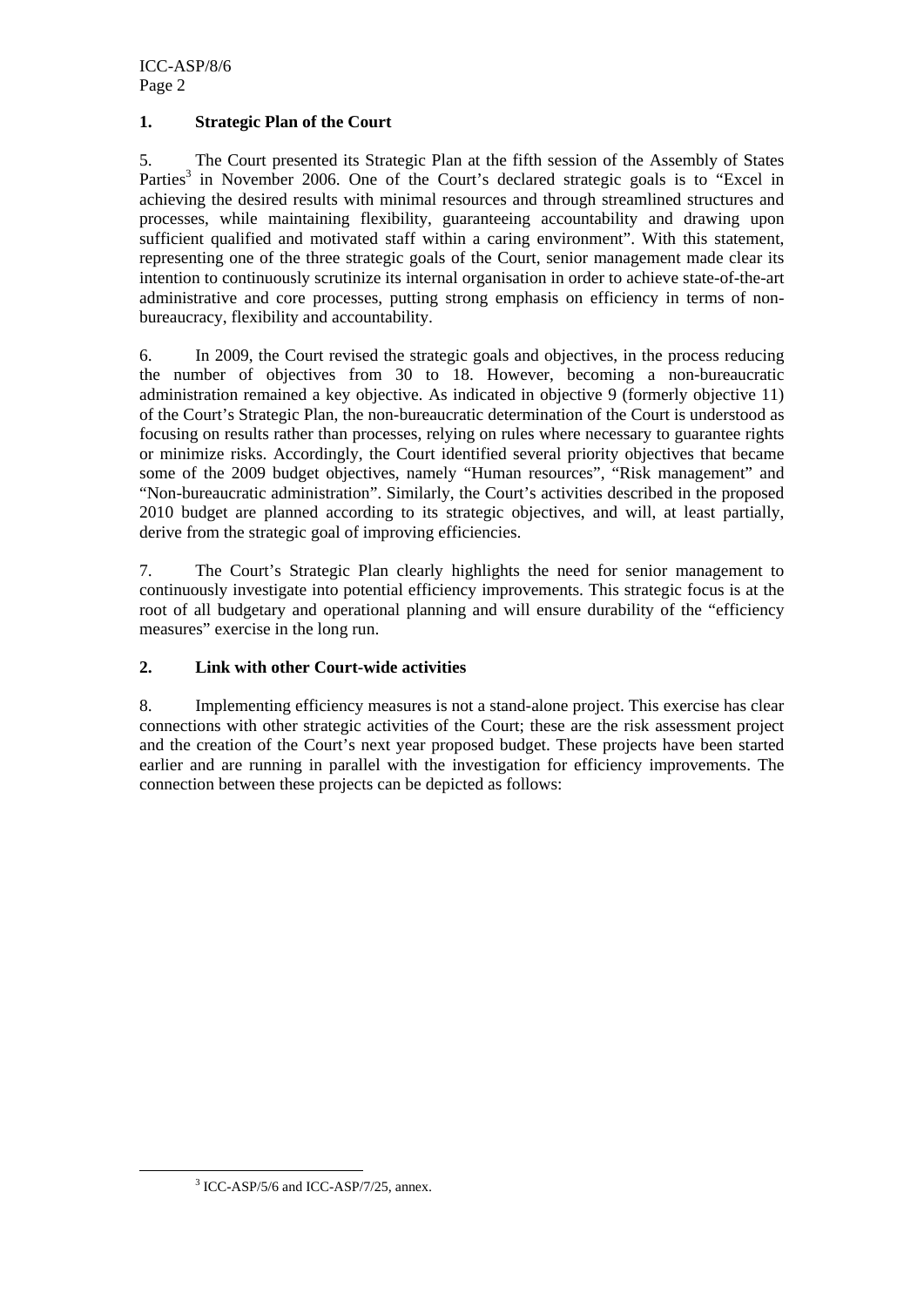

**Figure 1: strategic and budgetary planning 2009** 

9. The Court is in the process of completing a comprehensive risk assessment project with a view to ensuring performance of essential court functions under worst case conditions while protecting essential facilities, people, equipment and other assets. The investigation into potential efficiency improvements must take into account the results of the risk assessment project. For example, high risk activities should not be selected as potential efficiency savings without a clear idea of the required mitigating strategy and their influences on the Court's processes. In other words, quick efficiency wins should not be favoured to the detriment of long-term risk-mitigated process improvements.

10. In the context of the Court's preparation for the 2010 budget proposal, several key activities are being considered as the priority areas for development. This selection is taking into account the Court's requirement of efficiency improvement as well as the risk management process in order to ensure coherent strategic implementation throughout the Court. Furthermore, technical measures such as Key Performance Indicators, workload indicators or detailed work-planning have been introduced in past budget preparation processes and continue to be implemented more precisely each year with the goal of supporting managers' ability to control efficiency within their area of responsibility.

# **B. Investigation into potential efficiency improvements: "Efficiency measures" project plan**

#### **1. Introduction**

11. The Court is looking for ways to improve the efficiency of all its processes, from judicial to administrative. This court-wide exercise started at the end of 2008 and is planned to last for the whole of 2009. The exercise engages all organs and is multi-tier, as potential improvements can be found in several different ways and can have different results (monetary savings, freeing resources, gaining time, etc.). The rest of the document describes the approach taken by the Court and the status of its different endeavours to reach the objective. The first phases of the project processes can be depicted as follows: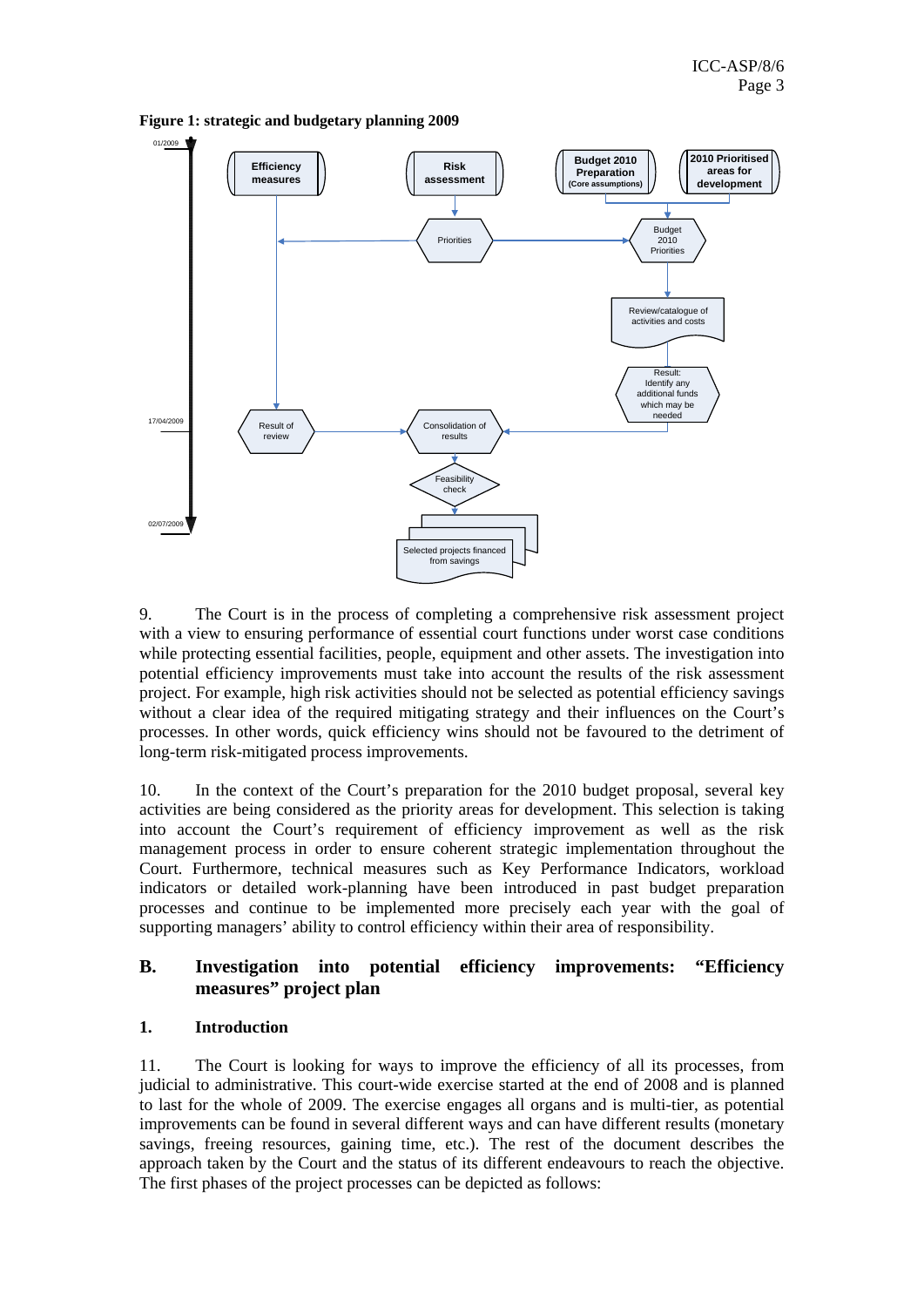#### **2. Scope of the project**

12. Two parallel processes addressing the issue of identifying and implementing efficiency measures have been put in place and are running in parallel, involving all organs. The processes are:

- a) Preliminary analysis of possible measures by the Court, including review of recommendations made by the Committee at its eleventh session. This exercise will lead to the selection of cost saving projects and the implementation in the shortest possible period.
- b) Re-engineering exercise: selection of priority areas, re-engineering team and perform first exercise on first priority area.
- 13. The different aspects of the project are described in more details below.

#### **3. Analysis of possible measures**

- 14. The Court's analysis of possible measures is taking place along three tracks:
	- a) On the direction of the Presidency, a judge is leading an informal working group reviewing:
		- i) Possibilities for increased efficiency within current legal framework;
		- ii) Financial implications of judicial decisions, in consultation with the Registrar; and
		- iii) The need, if any, for possible amendments to the Court's constitutive texts;
	- b) The Office of the Prosecutor is conducting its own internal review of possible efficiency measures; and
	- c) The Registry has initiated a broader process, consulting all organs as appropriate, to review efficiency measures.
- 15. Recommendations of the Committee are being addressed within each track.

# **4. Review of the Committee's recommendation**

#### **Re-engineering process**

16. Re-engineering can be defined as "fundamental rethinking and radical redesign of business processes to achieve dramatic improvements in critical contemporary measures of performance, such as cost, quality, service, and speed<sup>4</sup>". Proponents of re-engineering argue that far too much time is wasted passing-on tasks from one department to another and claim that processes can be redesigned in order to eliminate waste. The concept of redesigning or reengineering work processes requires managers to concentrate on their core activities, notwithstanding the constraints or habits that are currently shaping their activities.

17. The Court's administration has started a re-engineering project, to ensure desired results are achieved with minimal resources. The selection of potential processes for this project is ongoing. A test phase has been started with the first reengineering exercise of the travel processes of the Court: a project group has been set-up and will use the services of external facilitators to ensure impartial and thorough review of all travel related processes. The results of this first analysis will then be implemented in the existing work processes.

 $\frac{1}{4}$  $4$  Hammer, Michael & James Champy (1993).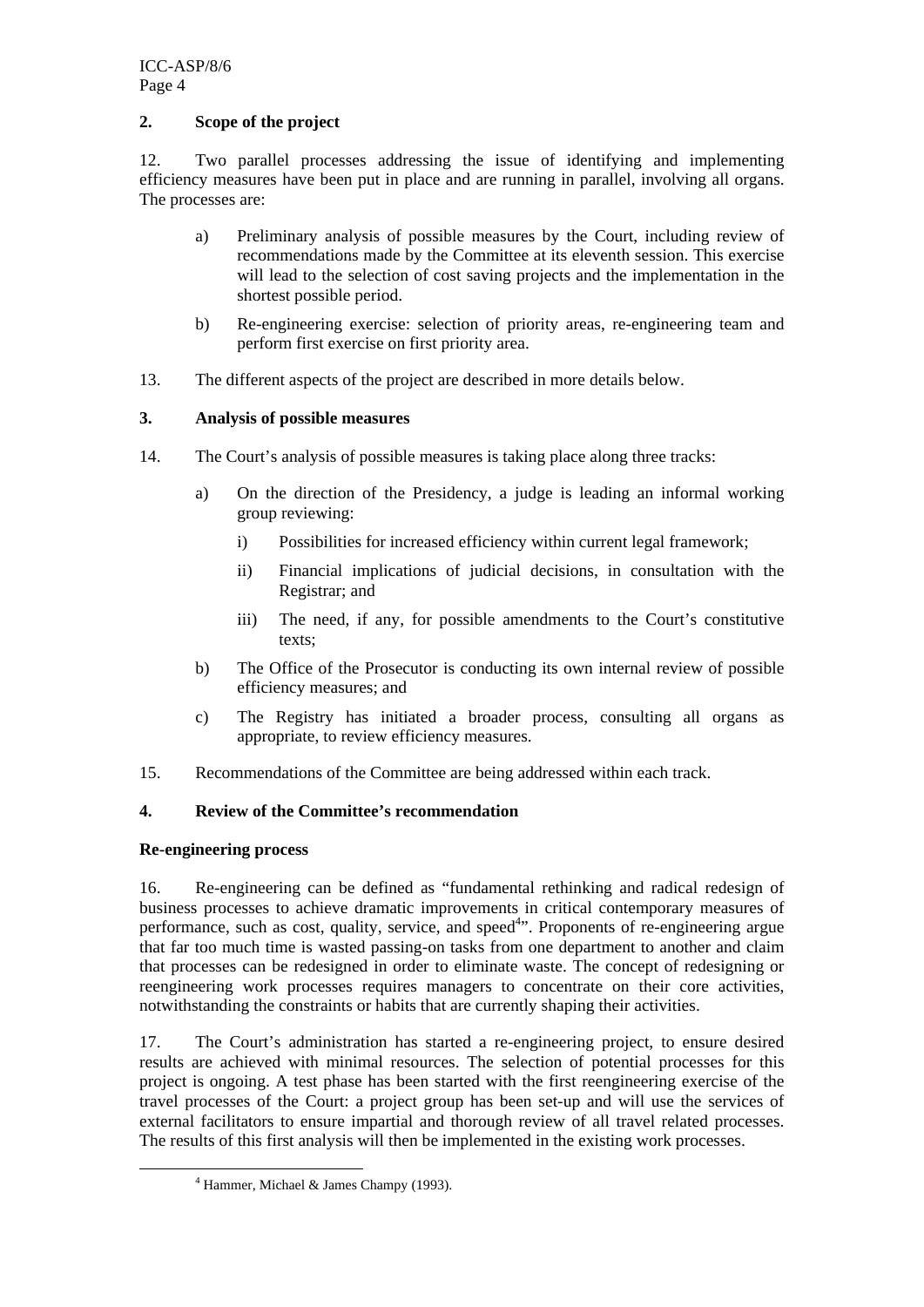#### **5. Preliminary analysis**

#### **a) Cost structure analysis**

18. In order to clarify expectations, the Court decided to take a closer look at its current cost structure with the objective to identify measures which will have significant impact. A first analysis of the cost structure (table 1) indicates that about 86 per cent of the Court's 2009 budget is spent on the basis of longer term commitments.

| <b>Cost distribution 2009 Budget</b> | % of costs |
|--------------------------------------|------------|
| Staff costs                          | 71%        |
| Annual non-staff commitments         | 8%         |
| Legal aid                            | 3%         |
| Witness protection                   | 3%         |
| Detention                            | $1\%$      |
| Total                                | 86%        |

**Table 1: 2009 budget cost distribution (in %)** 

19. 71 per cent of the costs occur for judges' salaries, staff salaries and other staff related contractual expenditures. While judges' contracts vary between six and nine years staff receive contracts with a length between one and three years. This means that efficiency gains cannot be realized overnight. Savings will primarily result from positions not filled yet or natural fluctuation. The costs of any other type of separation would compensate largely the expected savings.

20. Further reducing the possibility for immediate gains, 15 per cent of the Court's budget is related to longer term commitments such as annual or multi-annual contracts (for example utilities or software licences) or activities deeply anchored in the Court's judicial process. Reviewing costs of this nature or even detention and witness protection costs will require a thorough review of the Court's structure.

21. Table 2 shows that a significant portion of the remaining non-staff costs, although not linked to external or contractual requirements are composed of crucial activities which therefore also can only gradually be adjusted in the short run.

| Other major non-staff cost drivers | % of costs |
|------------------------------------|------------|
| Travel                             | 5.0%       |
| Training                           | 1.0%       |
| Language                           | $0.8\%$    |
| Printing, broadcasting etc.        | $0.7\%$    |
| IT consultants                     | 0.6%       |
| Total                              | $8.1\%$    |

**Table 2: 2009 budget cost distribution – other major non-staff costs drivers** 

22. The Court will identify "quick wins" where possible, but achieving real gains will take time. That said, the Court has achieved the following progress in relation to recommendations by the Committee.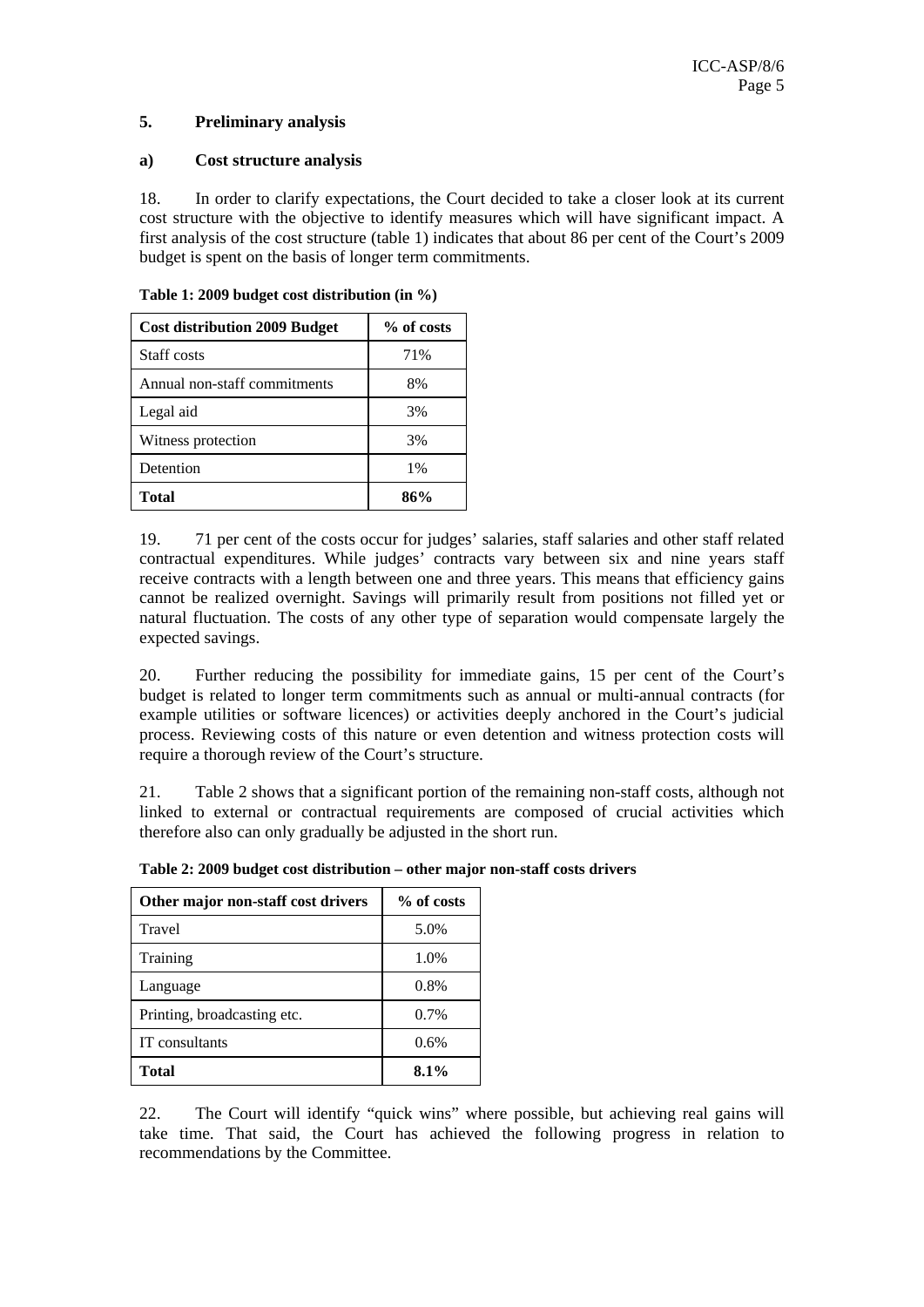#### **b) Centralize financial functions**

23. At its eleventh session, the Committee "requested the Court to consider how financial functions could be centralized in the Budget and Finance Section and to prepare the 2010 proposed budget accordingly<sup>5</sup>". The Court extended the argument of this recommendation and decided to consider how all standard functions of the Court might be centralised.

24. Similarly, the Committee suggested the possibility to pool staff resources such as legal officers from different major programmes and recommended "that the Court examine the possibility of a pooling of resources for judicial support between the Chambers and the Registry"6 . The Committee also "noted that there appeared to have been some functions created in the Secretariat [of the Trust Fund for Victims] which ought to be performed by the Registry and it requested the Court to review these arrangements".

25. In order to ensure a holistic view of the functions of the Court, a questionnaire was distributed to all major programmes and senior managers. With this questionnaire, the Court will collect comprehensive information on workload and time spent by staff on functions such as administrative assistance or budget creation, as suggested by the Committee.

#### **c) Review of judicial processes**

26. Several judicial related activities, such as length of proceedings, protection of witnesses and victims or participation of victims have been identified by the Committee as potential areas of efficiency improvement. The Committee "encouraged the Court and the Assembly to ensure that considerations of efficiency and cost figured appropriately"<sup>8</sup>. These issues are under active consideration by the judges. Given the complex, substantive nature of the issues, progress will take time.

# **d) Legal aid scheme**

27. The Committee is of the opinion that efficiencies and savings can be found in the Court's legal aid scheme: "The Committee reaffirmed its view that the Court should look for any efficiencies and savings that could be achieved in its legal aid scheme, including by ensuring that the provision of legal aid was commensurate with the level of activity at each stage of proceedings (especially when long delays were experienced), and by evaluating the relationship between OPCD and defence teams.<sup>9</sup>".

28. The scheme is currently under review by the Court and will be the subject of one or more separate reports. The suggestion is of course included in the Court's idea register.

#### **e) Procedural efficiencies in the recruitment and other human resources processes**

29. The Committee's recommendations with respect to human resources<sup>10</sup> are addressed in the comprehensive report of the Court on human resources, presented to the twelfth session of the Committee in April 2009.

 $\frac{1}{5}$  $<sup>5</sup>$  ICC-ASP/7/15, para. 83.</sup>

<sup>6</sup> ICC-ASP/7/3, para. 56.

<sup>7</sup> ICC-ASP/7/15, para. 102.

<sup>8</sup> ICC-ASP/7/15, para. 53.

<sup>9</sup> ICC-ASP/7/15, para. 127.

 $10$  ICC-ASP/7/15, para. 60.